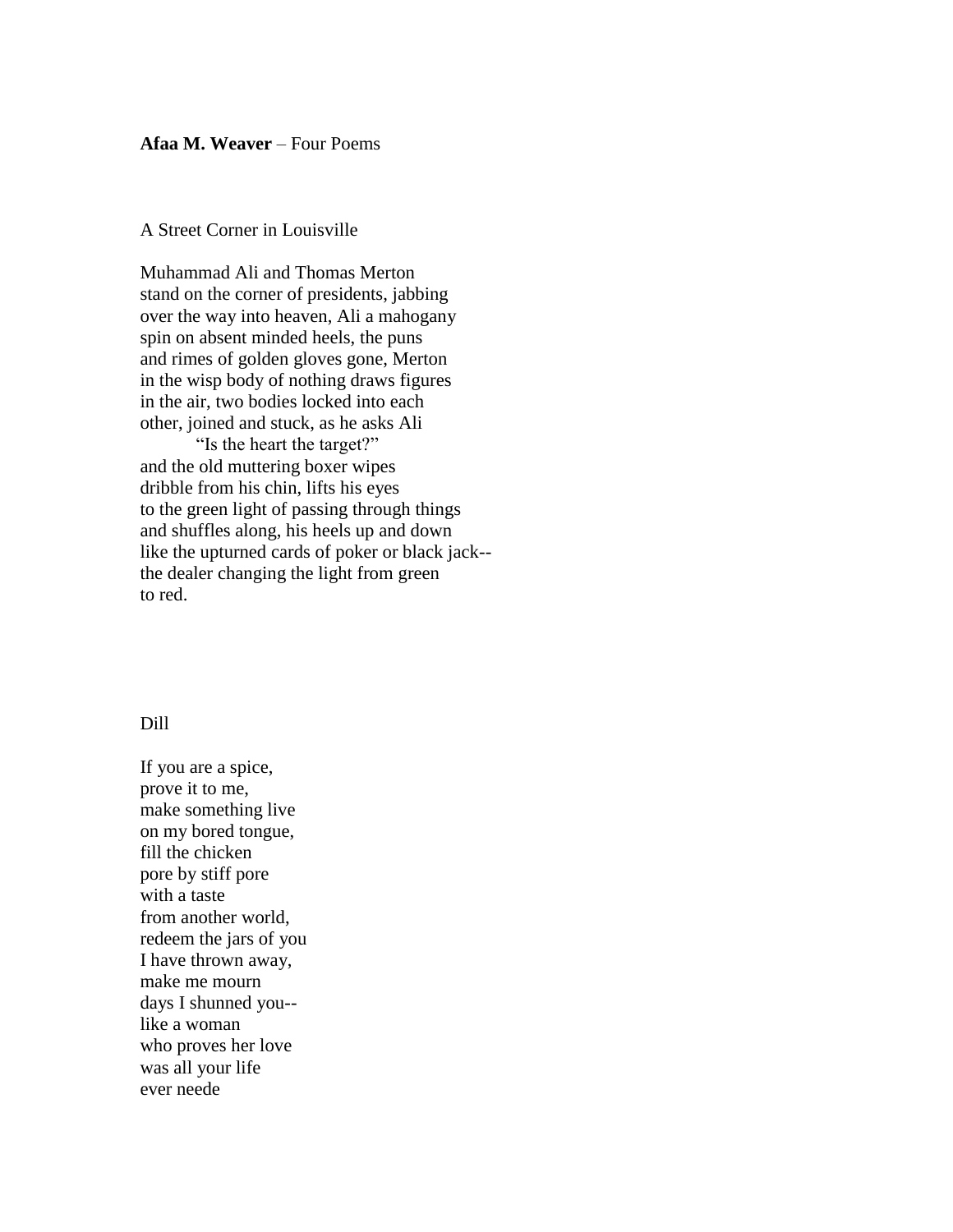## **Disturbances**

Venetian blinds in miniature tilt back to fold the light into specks of dust, take in seeds of histories born at night, the legends of the vital lost maps of our lives, where the thick way of being is a land only the blind can navigate, touch becomes the prime minister of failed eyes, as we put fingers still wet with sleep on these plastic ledgers of what is good, what is bad, what holds the fibers of thin hair in place to keep age from the pages of an old man's poetry.

Like the Wind *For Mariah*

In your cheeks are the cheeks of my mother, in your eyes are the eyes of my father, in your tiny hands are the hands of my grandmother, in your feet are the footprints of my grandfather, I hold you in my arms and you are the sum of lives you know but do not remember, lives you left on the bank of the old river so you could be born, so you could come here and make me a grandfather, and so I am, so I wake up in the morning hobbling now, knowing more of what walking canes are for, hoping I will be wise enough to know the pure heart of a child that has come this far by the terrible faith of the unborn, the path from silence into jazz.

[In a career that began in the 1970's](http://www.hbo.com/thewire/) **Afaa M. Weaver** (born Michael S. Weaver) has [worked as a poet, playwright, short fiction writer, journalist, and editor. His professional](http://www.hbo.com/thewire/)  [theater credits include the PDI Award for playwriting from ETA theater in Chicago. The](http://www.hbo.com/thewire/)